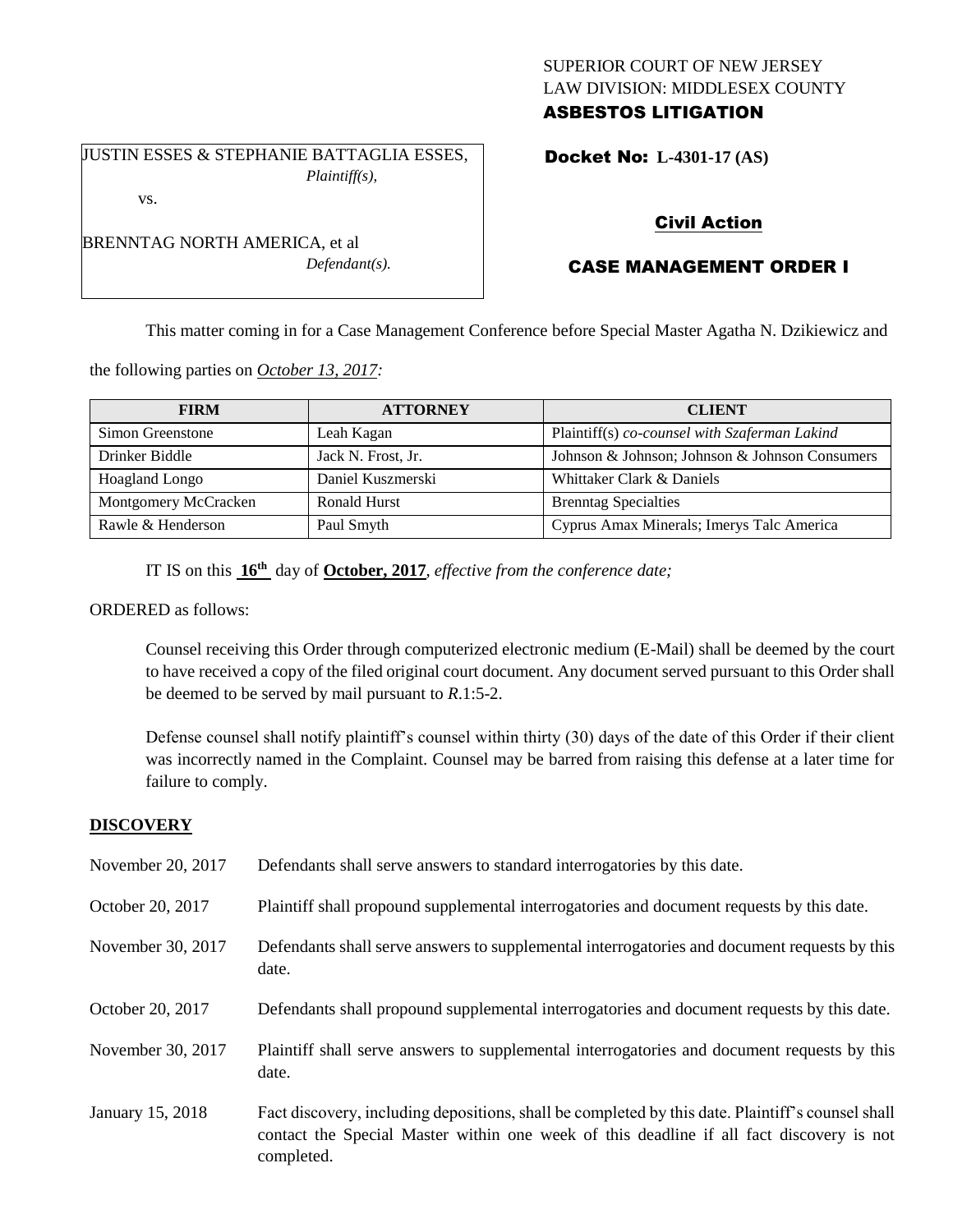### January 15, 2018 Depositions of corporate representatives shall be completed by this date.

### **EARLY SETTLEMENT**

March 16, 2018 Settlement demands shall be served on all counsel and the Special Master by this date.

## **SUMMARY JUDGMENT MOTION PRACTICE**

- March 16, 2018 Plaintiff's counsel shall advise, in writing, of intent not to oppose motions by this date.
- March 30, 2018 Summary judgment motions shall be filed no later than this date.
- April 27, 2018 Last return date for summary judgment motions.

## **MEDICAL DEFENSE**

| February 16, 2018 | Plaintiff shall serve medical expert reports by this date.                                                                                                                                                                                               |
|-------------------|----------------------------------------------------------------------------------------------------------------------------------------------------------------------------------------------------------------------------------------------------------|
| February 16, 2018 | Upon request by defense counsel, plaintiff is to arrange for the transfer of pathology specimens<br>and x-rays, if any, by this date.                                                                                                                    |
| May 18, 2018      | Defendants shall identify its medical experts and serve medical reports, if any, by this date. In<br>addition, defendants shall notify plaintiff's counsel (as well as all counsel of record) of a<br>joinder in an expert medical defense by this date. |

### **LIABILITY EXPERT REPORTS**

| March 16, 2018 | Plaintiff shall identify its liability experts and serve liability expert reports or a certified expert |
|----------------|---------------------------------------------------------------------------------------------------------|
|                | statement by this date or waive any opportunity to rely on liability expert testimony.                  |

May 18, 2018 Defendants shall identify its liability experts and serve liability expert reports, if any, by this date or waive any opportunity to rely on liability expert testimony.

### **ECONOMIST EXPERT REPORTS**

| March 16, 2018 | Plaintiff shall identify its expert economists and serve expert economist report(s), if any, by |
|----------------|-------------------------------------------------------------------------------------------------|
|                | this date or waive any opportunity to rely on economic expert testimony.                        |

May 18, 2018 Defendants shall identify its expert economists and serve expert economist report(s), if any, by this date or waive any opportunity to rely on economic expert testimony.

### **EXPERT DEPOSITIONS**

June 8, 2018 Expert depositions shall be completed by this date. To the extent that plaintiff and defendant generic experts have been deposed before, the parties seeking that deposition in this case must file an application before the Special Master and demonstrate the necessity for that deposition. To the extent possible, documents requested in a deposition notice directed to an expert shall be produced three days in advance of the expert deposition. The expert shall not be required to produce documents that are readily accessible in the public domain.

 $\_$  ,  $\_$  ,  $\_$  ,  $\_$  ,  $\_$  ,  $\_$  ,  $\_$  ,  $\_$  ,  $\_$  ,  $\_$  ,  $\_$  ,  $\_$  ,  $\_$  ,  $\_$  ,  $\_$  ,  $\_$  ,  $\_$  ,  $\_$  ,  $\_$  ,  $\_$  ,  $\_$  ,  $\_$  ,  $\_$  ,  $\_$  ,  $\_$  ,  $\_$  ,  $\_$  ,  $\_$  ,  $\_$  ,  $\_$  ,  $\_$  ,  $\_$  ,  $\_$  ,  $\_$  ,  $\_$  ,  $\_$  ,  $\_$  ,